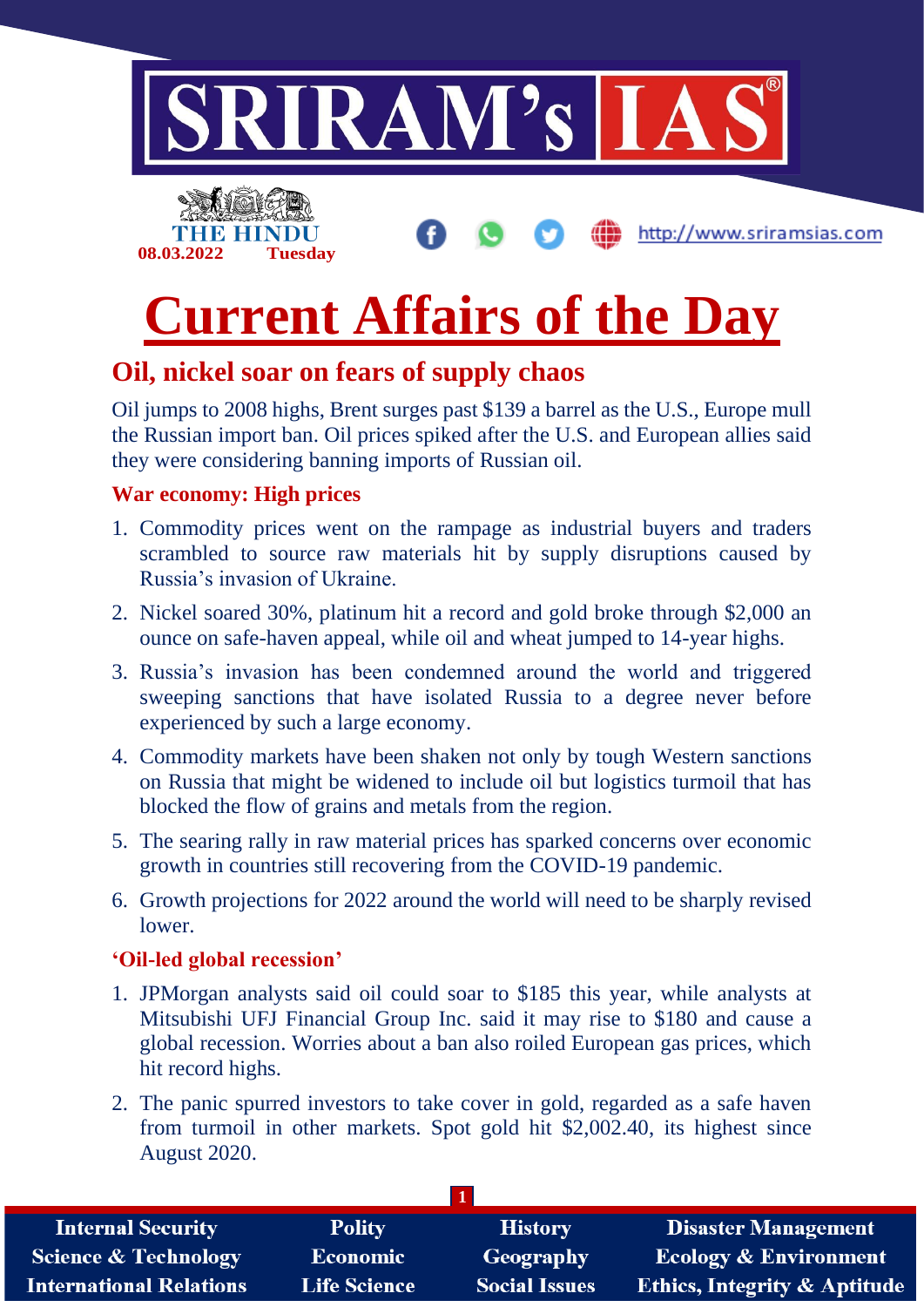

- 3. Palladium bounded 15% higher to an all-time peak of \$3,440 an ounce on fears of shortages of the metal used in catalytic converters since Russia accounts for 40% of global production.
- 4. Industrial metals also lurched higher, led by nickel, which surged more than 30% as global supply chains tried to price in the possible absence of supplies from Russia, the third-largest nickel producer.

### **Women Voters Outdid Men In All 5 States: EC**

- 1. The latest round of assembly elections in five states that ended with the final phase of voting in Uttar Pradesh saw a higher proportion of female voters (70.42%) than males (68.78%), according to the Election Commission data.
- 2. The data also showed that this year's polls saw a voter turnout of 67.8%, barely 1 percentage point lower than the 68.78% in the same states in 2017. Besides, UP, elections were held in Punjab, Goa, Manipur and Uttarakhand. The number does not include data from UP's seventh phase of polling.

### **'Jan Aushadhi' Has Led To Huge Savings, Says PM**

- 1. India sold generic medicines worth ₹8,000 crores in the financial year 2021- 22 under the Pradhan Mantri Bhartiya Janaushadhi Pariyojana, leading to savings of approximately ₹5,000 crores, Prime Minister Narendra Modi said during an interaction with Jan Aushadhi Kendra owners and beneficiaries.
- 2. Jan Aushadhi week is being celebrated from March 1 to generate awareness about the usage of generic medicines and the scheme's benefits.

### **5 challenges to recovery amid war crisis**

Managing the economy in the current environment will involve a very hard bargain between controlling inflation and preserving the fiscal balance. Here are five charts that capture the government's challenges.

| <b>Internal Security</b>        | <b>Polity</b>       | <b>History</b>       | <b>Disaster Management</b>              |  |  |  |
|---------------------------------|---------------------|----------------------|-----------------------------------------|--|--|--|
| <b>Science &amp; Technology</b> | <b>Economic</b>     | Geography            | <b>Ecology &amp; Environment</b>        |  |  |  |
| <b>International Relations</b>  | <b>Life Science</b> | <b>Social Issues</b> | <b>Ethics, Integrity &amp; Aptitude</b> |  |  |  |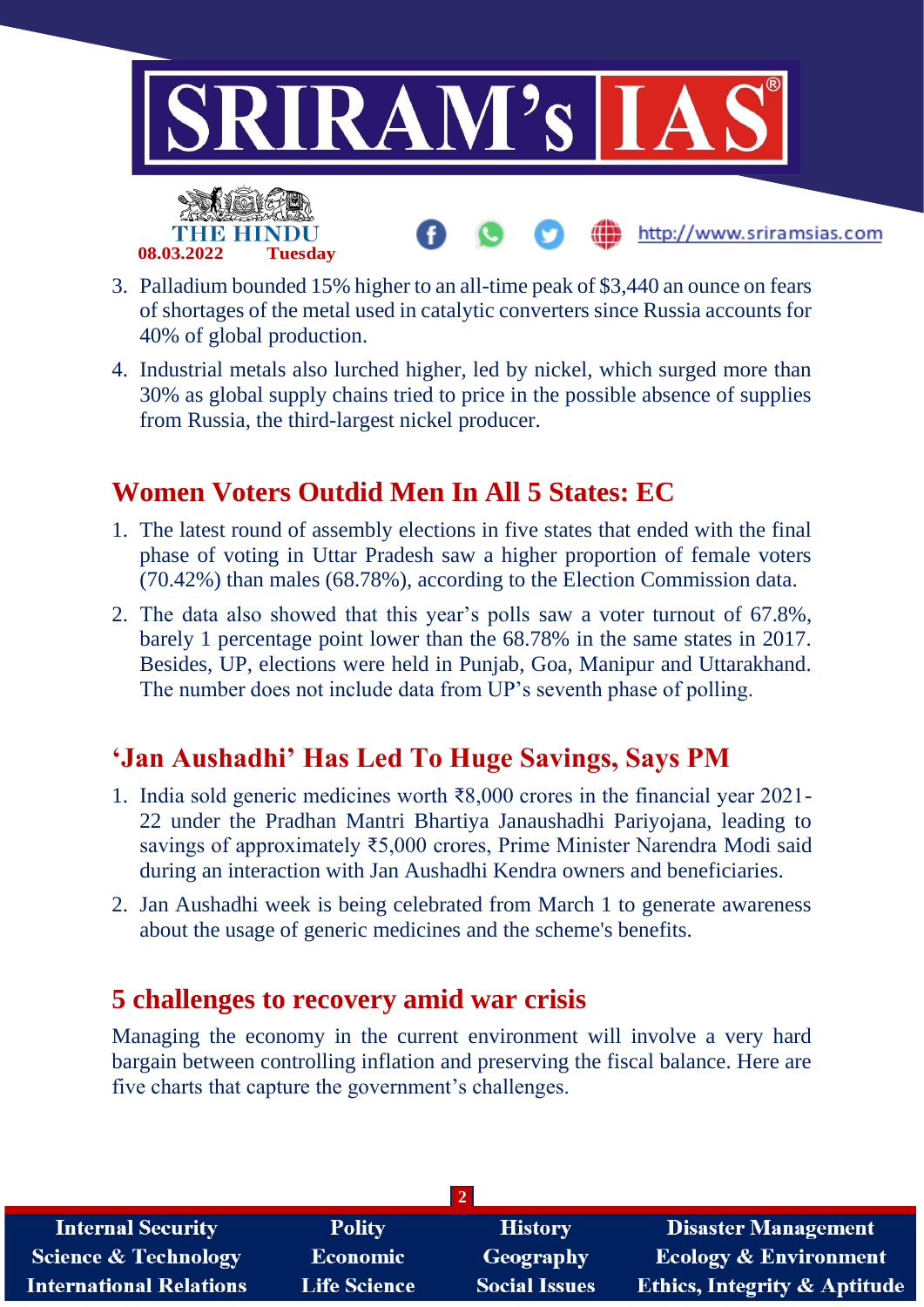





### The oil shock is here

This year's Economic Survey assumed that crude oil prices will be in the range of \$70-75 per barrel. As far as assumptions go, very few have been at the cusp of being as wrong as this one. Brent crude prices were \$124.5 per barrel at 5 pm<br>on March 7 after touching \$130 per barrel at 5 pm<br>earlier. Petrol and diesel prices have been kept frozen in India since November 4. This is in keeping with the unofficial practice of keeping prices unchanged when elections are underway. This time, however, the gap between what should have been market determined prices and the actual prices has become very big. One of the biggest decisions the government will have to take (perhaps on March 8 itself) is the quantum of increase in petrol-diesel prices. This is<br>likely to boost both inflation and inflationary expectations.



## Oil is not the only commodity experiencing<br>tailwinds to prices

The current crisis would be easier to handle if its effects were limited to just crude oil prices. That does not seem to be the case and prices of other commodities have been increasing at a rapid pace as well. The Bloomberg Commodity Index (BCOM) was at 132.37 at 5.15pm on March 7. This is the highest value it has been at since July 7, 2014 BCOM has gained 17 points since February 24. the day Russia launched a military aggression against Ukraine. To be sure, it has had significantly higher values in the past.<br>Its peak came on July 2, 2008 when it reached a value of 237.9. However, commodity price pressures are unlikely to ease going forward.



# Rising commodity prices do not bode well for<br>India's already high wholesale price inflation

India's wholesale price index (WPI) has been growing in double digits in the 10 months to February. While it has been losing momentum in the past two months, the latest boost to prices because of the war is likely to reverse this trajectory. As and when RBI is forced to increase interest rates because of heightened inflation concerns,<br>the real interest rate will increase with a rise in WPI. To be sure, an increase in WPI also means that even at unchanged nominal interest rates, real interest rates become higher. This is not good news for the government, as investments might suffer going forward thanks to an increase in the cost of capital.

### **WPI INFLATION**



**Internal Security Science & Technology International Relations** 

**Polity Economic Life Science** 

**History** Geography **Social Issues** 

 $\overline{3}$ 

**Disaster Management Ecology & Environment Ethics, Integrity & Aptitude**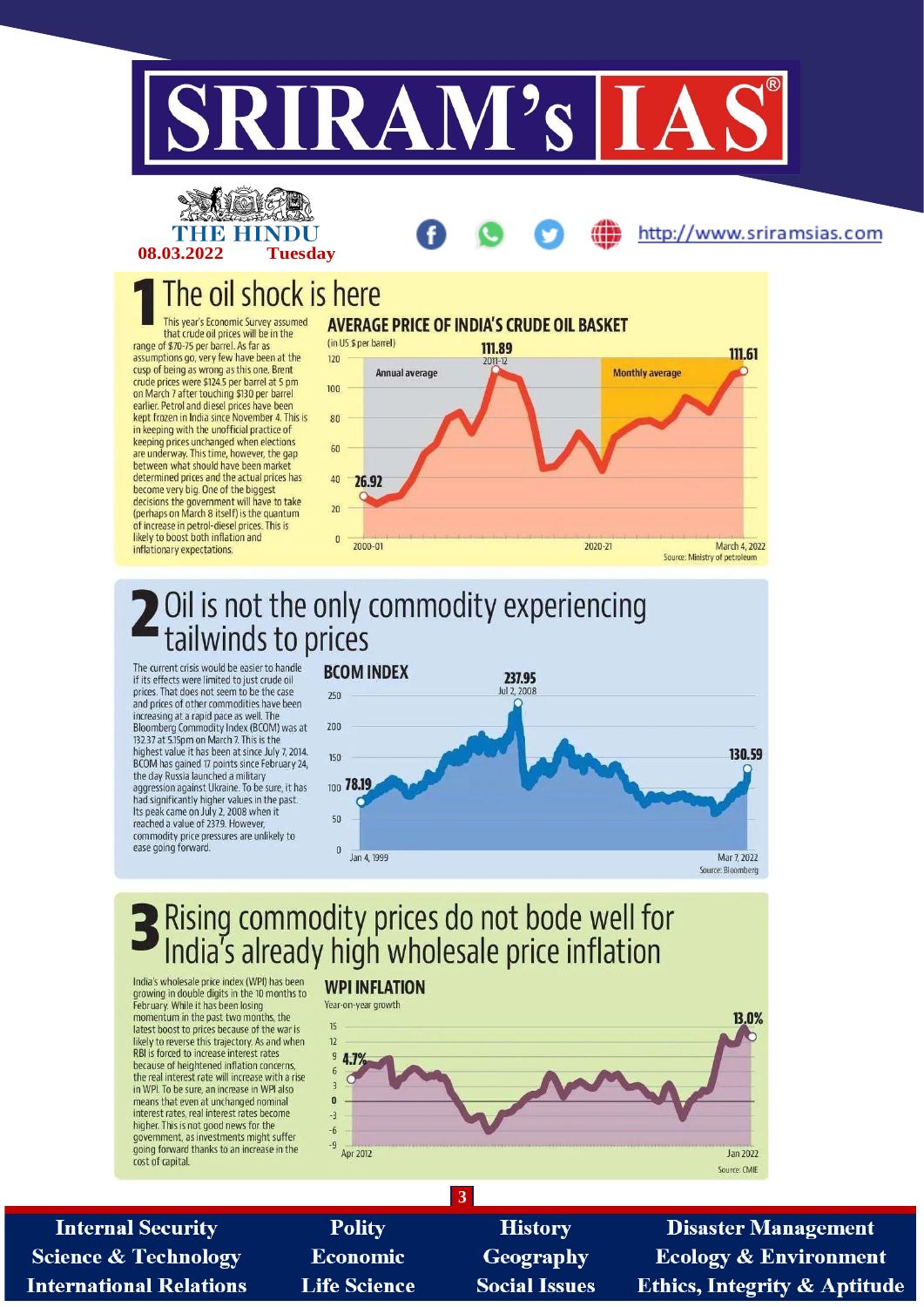

## Pressure to cut fuel taxes not the only squeeze on revenues

As crude prices increase and stay at elevated levels, the pressure is on the government to cut back its union excise duties on petrol and diesel. This is not going to be the only potential squeeze on the fisc. A research note by Pranjul Bhandari, Chief India Economist at HSBC India, says that with an increase in prices, corporate profits too will come under squeeze. "We estimate that a 10% rise in domestic oil price will shave 0.25ppt from the profit-to-GDP ratio. In the past we have calculated that for every 1ppt rise in input costs, profits tend to fall by 0.4ppt, and the remaining 0.6ppt tends to be passed on to consumers as higher prices. Using these sensitivities, we estimate that corporate profits could fall by 0.3% of GDP", the note says. PPT stands for percentage point

E HIND

08.03.2022

**Tuesday** 

While the profit-led economic recovery (as opposed to a wage led one) has been described by many economists as a cause of concern, higher corporate profits were a source of revenues through the corporate tax route. A fall in corporate profits because of cost pressures will mean headwinds for tax collections through this route.

### **CORPORATE TAX COLLECTIONS**

**Annual growth Corporation tax Corporation Corporation Tax** 

http://www.sriramsias.com



#### Food price shock: Challenge or opportunity for India? "Ukraine and Russia account for about 30% of the world's traded **FAO FOOD PRICE INDEX**

wheat and still have crops from last year to ship," said a report published in the Financial Times (FT) on March 4. "There is no end in sight to the upswing because 30% of the world's wheat exports have been cut off from the global market," the FT report quoted Carsten Fritsch, an analyst at Commerzbank, as saying

As alobal shortages and therefore prices increase, India is eving an opportunity to utilise its record wheat stocks, as per an HT report published on March 5. While this could indeed be an opportunity, the tightness in global wheat markets also comes with a flip side of a possible surge in food inflation

The Food Price Index of the United Nation's Food and Agriculture Organisation (FAO) had already reached an all-time high of 140.7 in the month of February. This is likely to increase further going forward.

As international prices increase and a bigger amount of India's agricultural production is diverted to international markets, domestic food price pressures are expected to become broad based. A sustained rise in cereal prices is bad news for food inflation. Any effort to ban large-scale exports to contain domestic prices is likely to breed discontent among farmers. With international prices and possibly domestic prices also increasing, the government might come under pressure to increase the Minimum Support Price (MSP) in order to remain competitive in procuring grains. Once again, this is a situation, the government would have been happy to not confront.



| <b>Internal Security</b>        | <b>Polity</b>       | <b>History</b>       | <b>Disaster Management</b>              |
|---------------------------------|---------------------|----------------------|-----------------------------------------|
| <b>Science &amp; Technology</b> | <b>Economic</b>     | Geography            | <b>Ecology &amp; Environment</b>        |
| <b>International Relations</b>  | <b>Life Science</b> | <b>Social Issues</b> | <b>Ethics, Integrity &amp; Aptitude</b> |